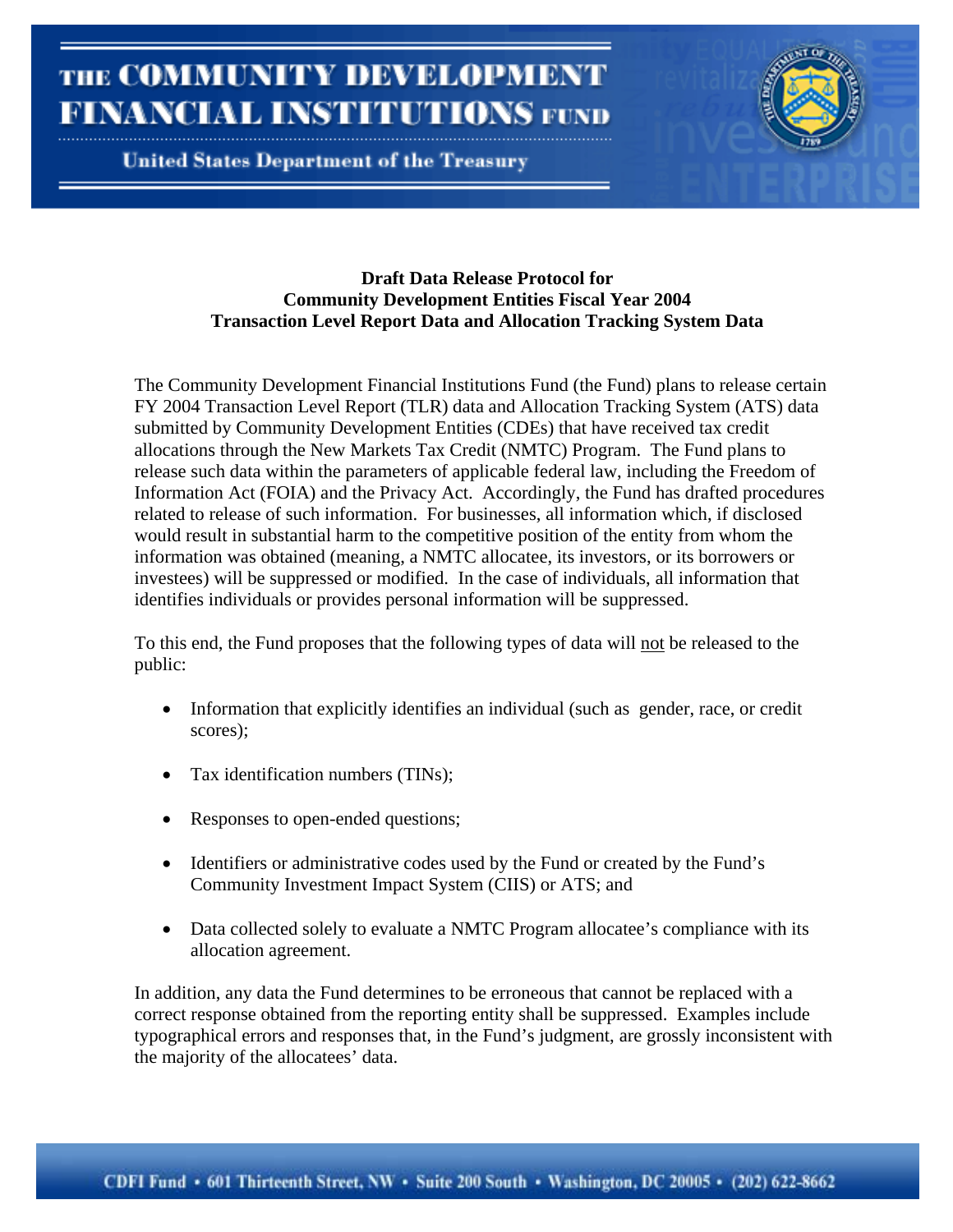# **United States Department of the Treasury**



The Fund proposes to add several fields to the public release files that would enable the CIIS and ATS data to be analyzed, matched to organizations without disclosure of organizational identity or confidential information, and tracked across multiple years:

- A unique "Organization ID for Public Release" that identifies the CDE that originates the financing.
- The Allocatee Name, Fiscal Year End, and Financial Institution Type.
- The Allocation Amount.

 $\overline{a}$ 

- A unique "Originator Transaction ID for Public Release" that will remain consistent over all the years this transaction is reported. This ID will allow a transaction to be tracked across years.
- A unique "Project Code for Public Release" that will allow data users to identify all of the individual transactions that financed a single project.
- In cases where the CDE that is financing the loan to or investment in a Qualified Active Low-Income Community Business (QALICB) is not the allocatee or a subsidiary allocatee, the name of the CDE will be added.
- In cases where the borrower or investee is a CDE rather than a QALICB, the name of the CDE will be added.
- The 11-digit FIPS codes for Investee Address and Project Address will be added. These codes identify the census tract the project is located in.
- To facilitate analysis, the following descriptive information will be provided for each census tract in which a project is located. This information is not provided by the CDE but is publicly available from other sources. The United States Department of Agriculture's Rural-Urban Continuum Codes<sup>1</sup>, a narrative description explaining the 2003 Rural-Urban Continuum Codes, metropolitan vs. non-metropolitan designation (based on 2000 Census using OMB definition of Metropolitan Area prior to the introduction of Micropolitan Areas), median family income (based on 2000 Census), poverty rate (based on 2000 Census), and NMTC Program's LIC eligibility.

<sup>&</sup>lt;sup>1</sup> The Rural-Urban Continuum Codes form a classification scheme that distinguishes metropolitan counties by the population size of their metro area, and non-metropolitan counties by degree of urbanization and adjacency to a metro area or areas. . On a scale of 1 through 9, codes 1 through 3 are considered metropolitan and codes 4 through 9 are considered non-metropolitan. For more information see http://www.ers.usda.gov/briefing/Rurality/RuralUrbCon/.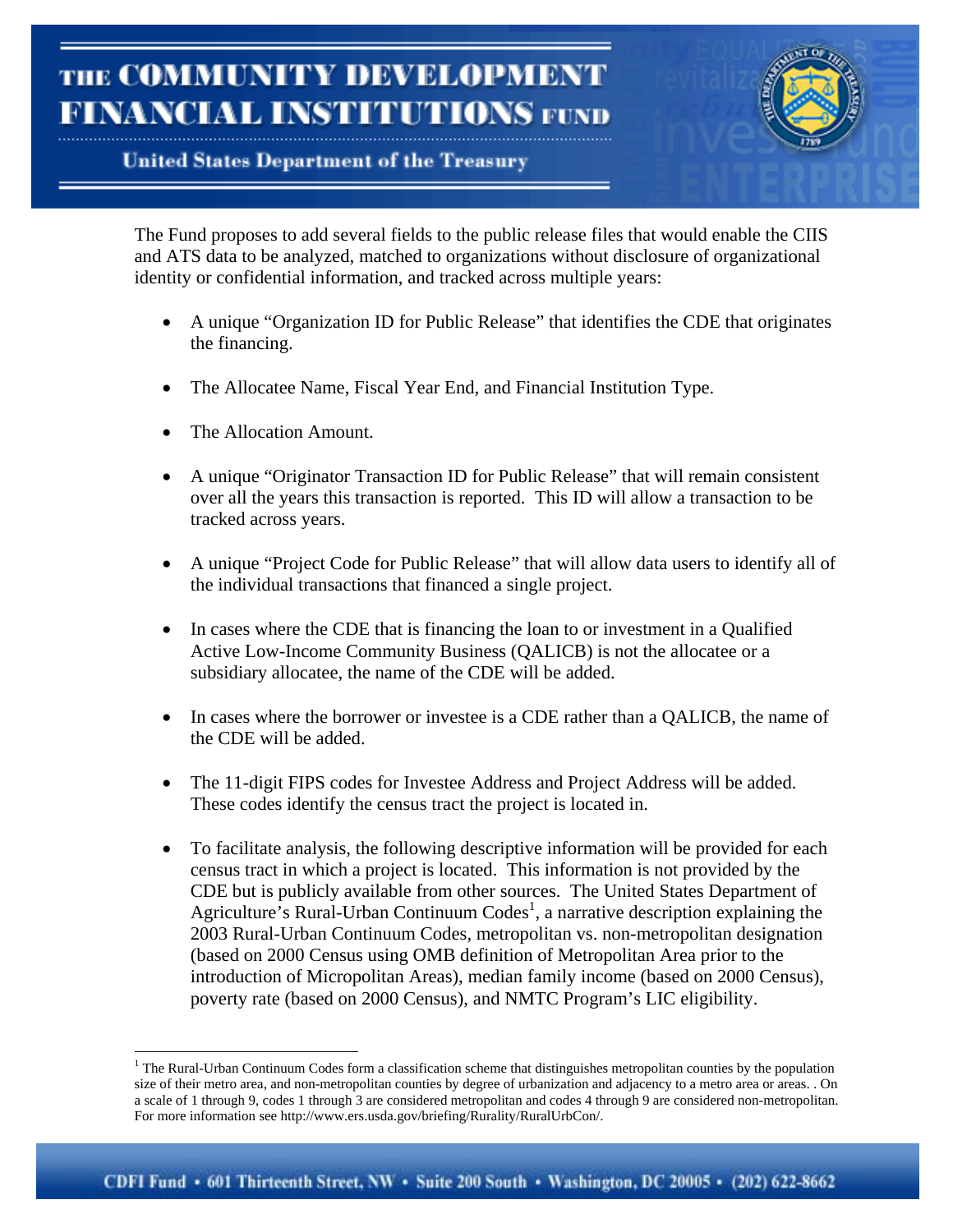



- A "Business Description for Public Release" will be added to describe the type of business financed.
- A "QEI ID for Public Release" will be added to assist the user in analyzing the disbursement data and to link the disbursement data to the ATS data.

Below is a detailed description of the CIIS FY 2004 CDE TLR data fields and the ATS data fields, indicating whether the Fund proposes that the fields would be displayed, suppressed, or modified in the public release. For a sample data release, see "Draft FY 2004 CDE TLR and ATS Data Release Sample." For definitions of each CIIS data point, see "FY 2004 CDE Transaction Level Report Instructions, February 4, 2005" and for each ATS data point see "ATS Instructions Manual, February 2006." All three documents are posted on the Fund's website at www.cdfifund.gov.

This proposed protocol for TLR data release applies ONLY to CDE TLR data. A separate set of procedures will be developed for the release of TLR data submitted by Community Development Financial Institutions (CDFIs).

The protocol will be adapted for each version of CIIS and ATS, as fields are added and modified.

# **I. FY 2004 CDE TLR Data**

### **1) Organization Information**

The Report Year will be provided. This indicates the organization's fiscal year covered by the data.

The open-ended Organization ID will be suppressed and replaced with an "Organization ID for Public Release."

The Allocatee Name, Fiscal Year End, and Financial Institution Type will be added to the data set.

Submitter Transaction ID will be suppressed. It is used for administrative purposes only.

### **2) Transaction Identifier**

Due to its open-ended format, the Originator Transaction ID will be suppressed. It will be replaced by a unique Originator Transaction ID for Public Release. This identifier will remain consistent across all years for which reporting is required.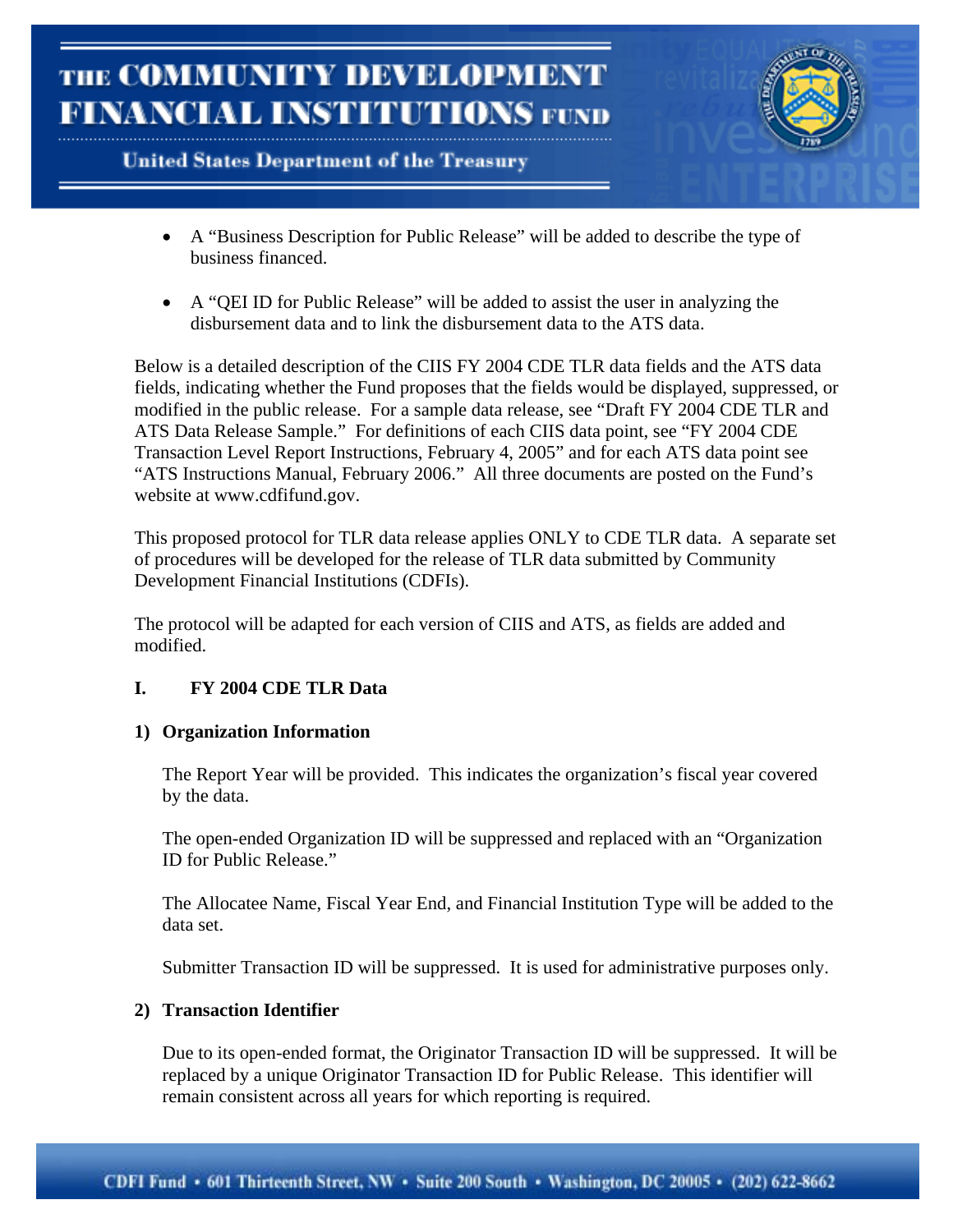## **United States Department of the Treasury**



Client ID will be suppressed due to its open-ended format.

A Project Code for Public Release will be added to allow data users to identify all of the individual transactions that financed a single project.

Investor TIN will be suppressed. In cases where the CDE that is financing the loan to or investment in a QALICB is financing that QALICB with Qualified Equity Investment (QEI) funds that an allocatee invested in or loaned to that CDE, the name of the Investor CDE will be added. The names of sub-allocatees will not be provided.

QLICI Type will be provided without modification.

Investee Type will be suppressed because it is duplicative and QLICI Type provides the same information.

Investee TIN will be suppressed. In cases where the borrower or investee is a CDE rather than a QALICB, the name of the CDE will be added.

#### **3) Transaction Profile**

All information collected in the Transaction Profile section will be provided without modification. This includes Date of Origination, Original Loan/Investment Amount, Purpose, Transaction Type, Interest Rate, Interest Type, Points, Origination Fees, Amortization Type, Equity-like Features, Term, Date First Payment Due, Guarantee, Lien Position, Collateral Type, Collateral Value at Origination, and Equity Injection Amount.

The Fund has determined that these data do not constitute trade secrets or commercial or financial information, the disclosure of which would cause substantial harm to the competitive position of the entity that provided it.

#### **4) Addresses**

Investee and Project Street Address and Zip Code + 4 will be suppressed. They will be replaced by the census tract FIPS code. The remaining Investee and Project address data (City, State, Zip Code 5) will be provided without modification.

The following additional data will be provided for each census tract a project is located in: 2003 Rural-Urban Code, 2003 Rural-Urban Code Description, Metro/NonMetro, Median Family Income, Poverty Rate, and NMTC Program Low Income Community (LIC) eligibility.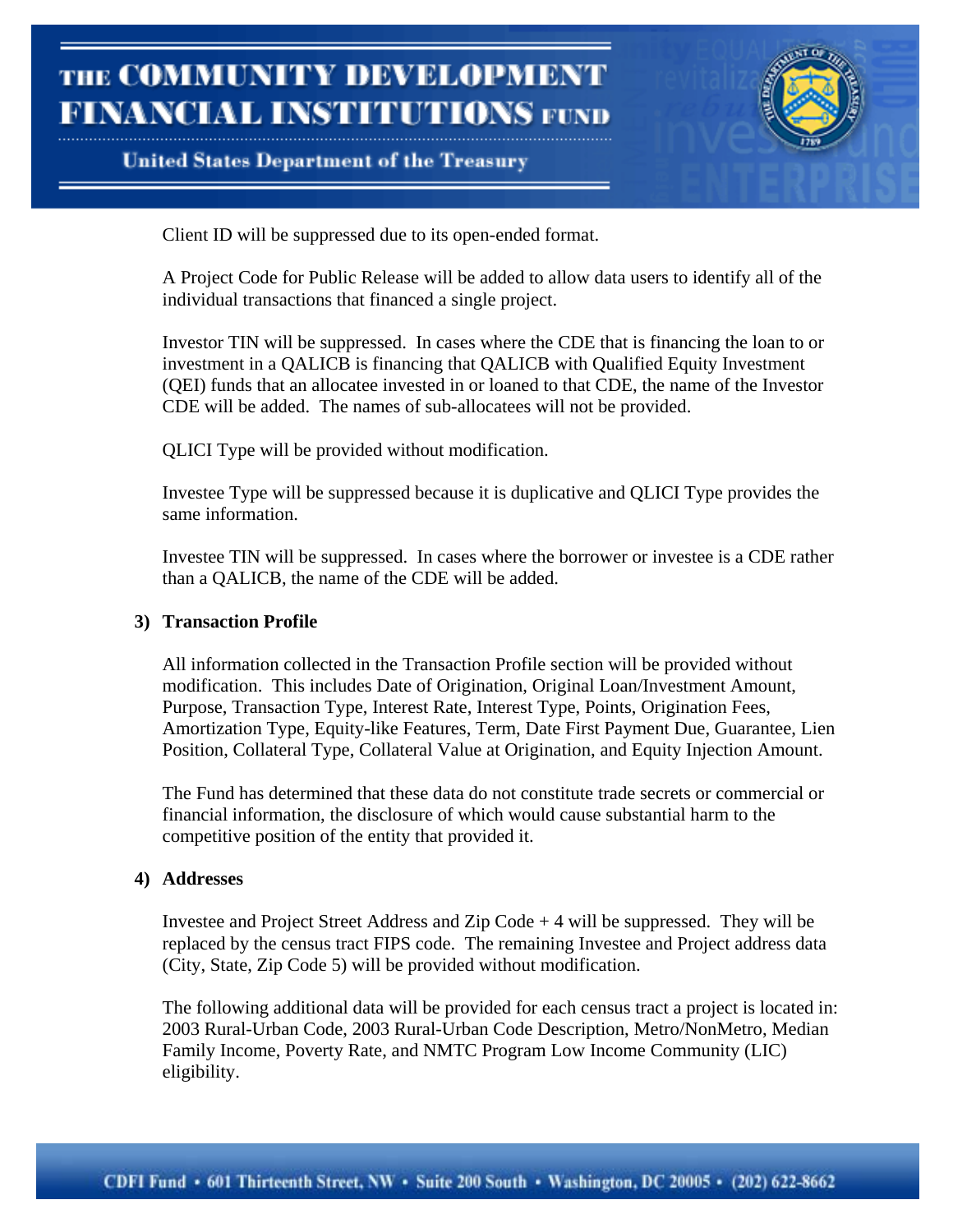### **United States Department of the Treasury**



All address-related data will be provided in a separate data file because single transactions can finance multiple addresses. Data in the two files can be linked using the Originator Transaction ID for Public Release.

### **5) Borrower/ Investee Profile**

QALICB Type will be provided without modification.

Business Description will be suppressed due to its free-response format. It will be replaced by a "Business Description for Public Release" created by the Fund by removing names and other specific identifying information from the Business Description provided by the user.

NAICS (North American Industrial Classification System code) and SIC Code (Standard Industry Code) of the business being financed, Date Business Established, Entity Structure, and Jobs at Time of Investment will be provided without modification.

Information on whether the borrower or investee entity is more than 50% owned or controlled by one or more minorities, women, or low-income persons will be suppressed. These data reveal information on individuals.

#### **6) Transaction Status**

The following data on disbursement of QEIs will be provided without modification: Disbursement ID, Disbursement Date, Total Disbursement Amount, Source Amount. Disbursement Source will be replaced with a QEI ID for Public Release to prevent the identification of the investor that issued the QEI that sourced the disbursement. The QEI ID for Public Release will be the same as the QEI ID for Public Release provided in the ATS data to allow the QEI and disbursement data to be linked for analysis.

The following data regarding the status of the loan will be suppressed because the release of such may result in competitive harm to the business being financed: Number of Days Delinquent, Number of Times 60 Days or More Delinquent, Number of Times the Loan was Restructured, Number of Times the Loan was Refinanced, Amount Charged Off, and Amount Recovered.

Loan status will be provided with one modification. The CIIS options for Loan Status are: Open, Paid in Full, Sold, Charged Off, and Refinanced. These options will be provided in the public release except for Paid in Full and Charged Off. These options will be replaced by a single option created for public release: Closed. The reason for this modification is that a status of "Charged Off", if released, could cause competitive harm to the borrower. Combining Charged Off with Paid in Full conceals charge offs while informing the public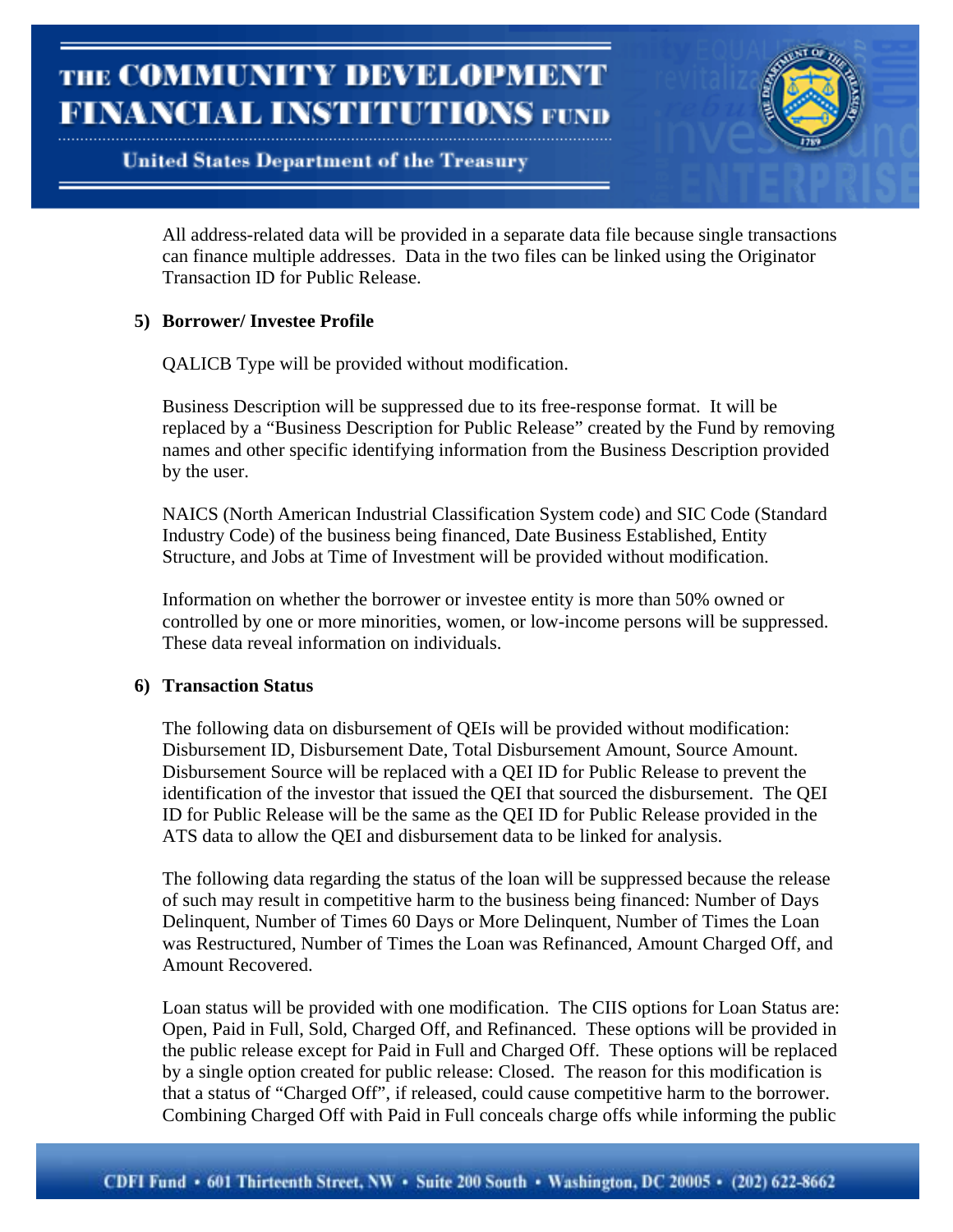## **United States Department of the Treasury**



that the loan is no longer open and that it has not been sold or refinanced. The options released to the public will be Open, Closed, Sold, and Refinanced.

For loans that are refinanced, the prior Originator Transaction ID for Public Release will be provided as a way to trace the loan over time.

Fair Value at End of Reporting Period, Annual Gross Revenue from Business Operations During the Reporting Period, Jobs Reporting Period End, and FCOS Hours of Assistance Provided During Reporting Period will be provided without modification.

#### **7) Impact Profile**

Credit score, Gender, Race, and Hispanic Origin of borrowers or investees will be suppressed. These data provide identifying information about individuals.

All other Impact Profile fields will be released without modification. These include the FCOS Hours of Assistance at Time of Investment, FCOS Hours of Assistance - Post Loan/Investment, Annual Gross Revenue from Business Operations at Time of Loan/Investment, Total Project Cost, and Total Project Cost - Public Sources.

#### **8) Projected Impacts**

The following Projected Impact fields will be released without modification: Projected Jobs to be Created, Capacity of Community Facilities, Square Feet of Real Estate - Manufacturing, Square Feet of Real Estate - Office, and Square Feet of Real Estate - Retail, Asking Rent per Square Foot, Housing Units – Sale, Housing Units Rental, Affordable Housing Units - Sale, and Affordable Housing Units - Rental.

The open-ended responses to Other Impact (1) and (2) will be suppressed. The quantitative Number of Units fields that accompany these explanations are also suppressed because these data are only understandable with the accompanying openended responses.

### **9) NMTC Compliance Data**

NMTC Eligibility Criteria and 1990 FIPS Codes will not be released. These data fields are collected for allocation agreement compliance purposes only.

Related Entity, QLICI Level, all Better Rates & Terms, and all Standard Areas of Higher Distress data will be released without modification.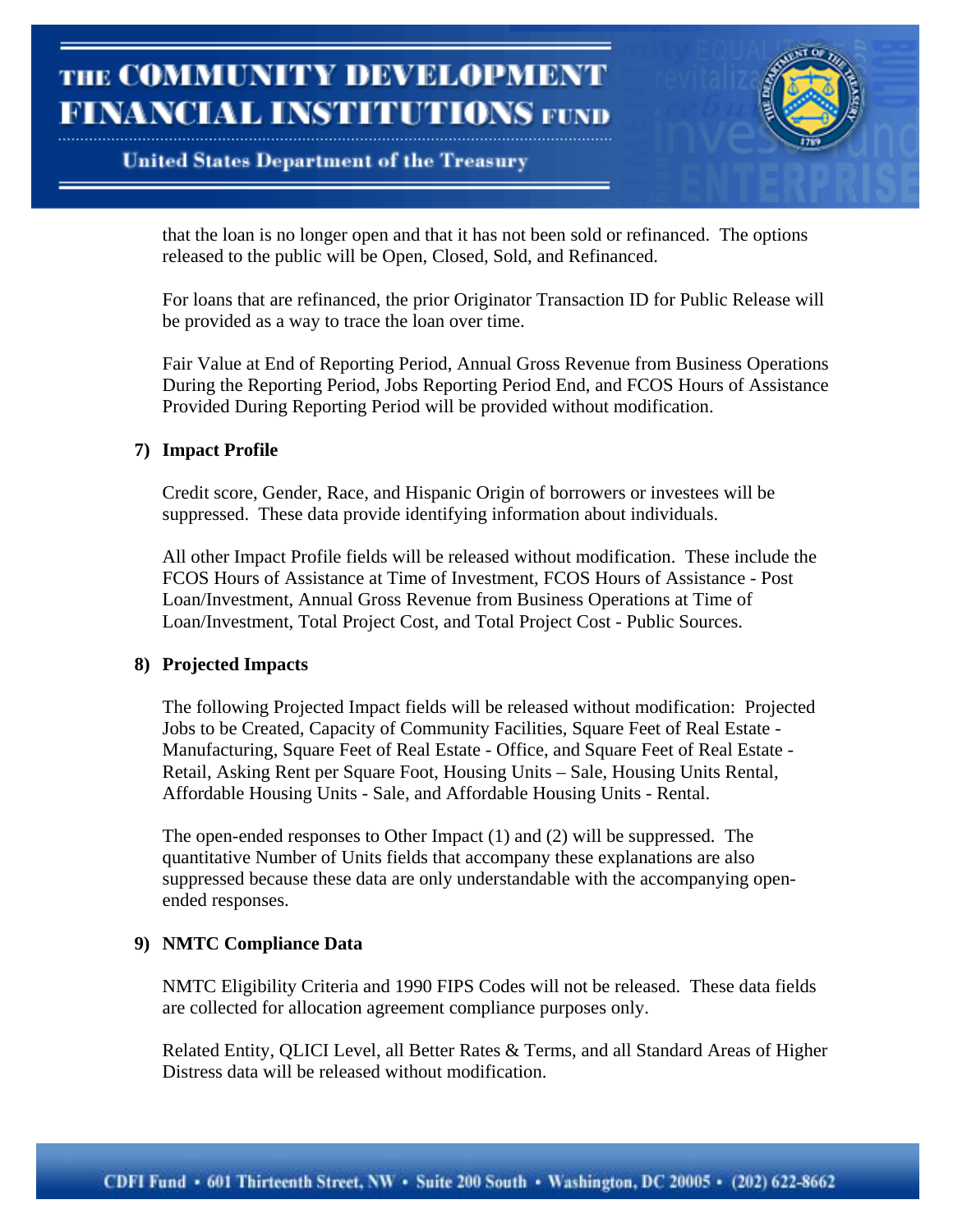# **United States Department of the Treasury**



Responses to Areas of Higher Distress-Other will be suppressed because they are responses to open-ended questions.

### **II. ATS Data**

### **1) Organization Information**

Allocatee Name and Allocation Amount will be added to the dataset.

The following totals are calculated by ATS and will be provided without modification: Amounts Transferred to Subsidiaries, Amounts Finalized by Allocatee, Amounts Finalized by Subsidiaries, Total QEIs Finalized, Total QEIs Pending.

Total Equity Investments Committed will be provided without modification

### **2) Allocation Transfer to a Subsidiary CDE**

All data will be provided without modification.

### **3) QEI**

All data will be provided without modification.

A QEI ID for Public Release will be added to the data for analysis purposes. The QEI ID for Public Release can be used to link the ATS data to the TLR disbursement data.

### **4) Tier 1 Investor**

Name of Investor will be suppressed if the investor is identified as an individual in ATS. Name of Investor will be released without modification if the investor is not identified as an individual in ATS.

TIN, Address, Phone Number and Email will be suppressed for all investors.

All other data (Type of Investor, Indication if this is a new investor, Indication if this is an affiliated investor, Investment amount, Form of the QEI, Anticipated rate of return, Indication if this is a pass-through entity, Number of Tier 2 Investors that comprise the pass-through Tier 1 Investor, Amount of equity capital that contributed to the passthrough Tier 1 Investor's QEI, and Amount of debt capital that contributed to the passthrough Tier 1 Investor's QEI) will be provided without modification.